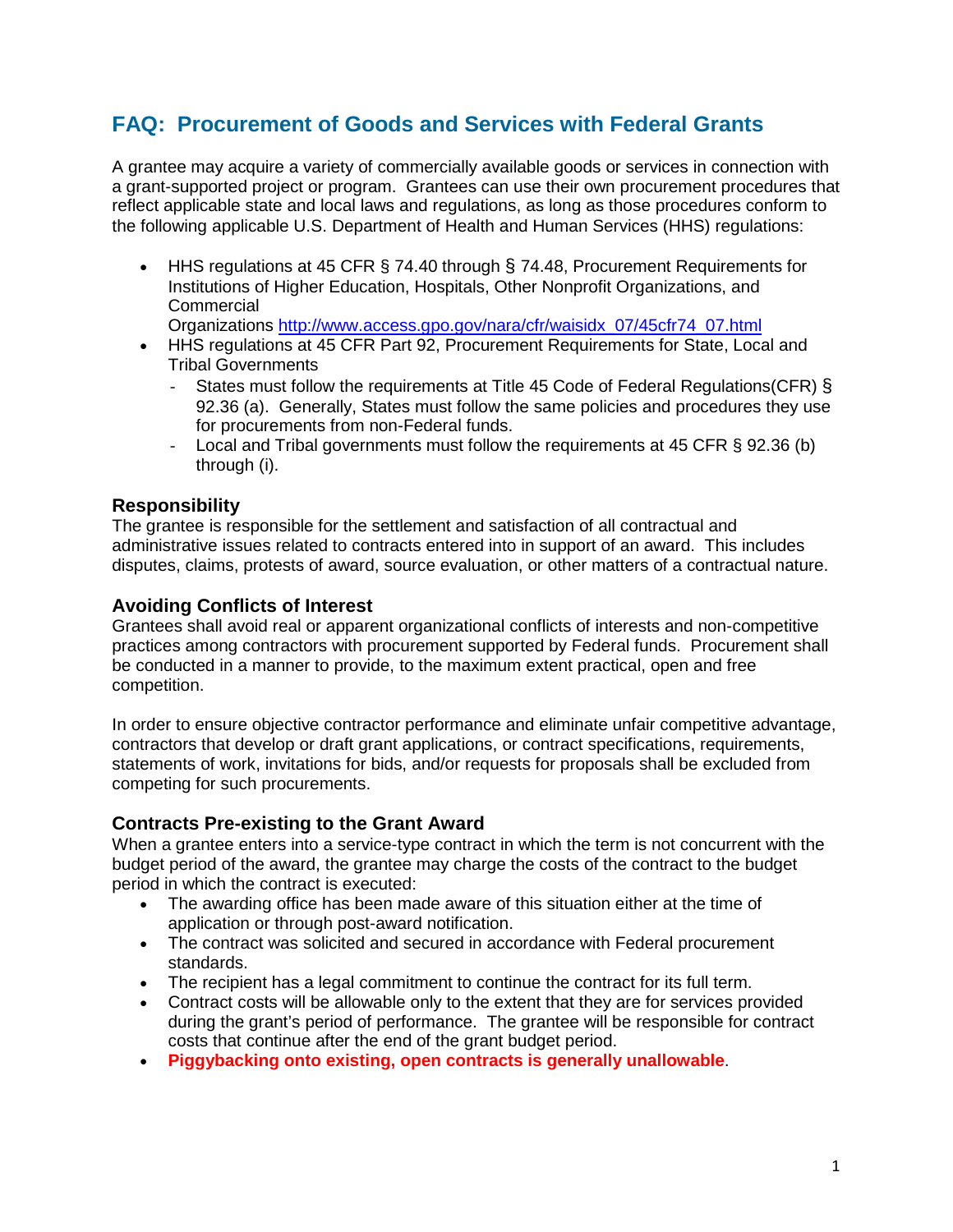# **Factors that should be considered when selecting a contractor are:**

- Contractor integrity:
- Compliance with public policy;
- Record of past performance;
- Financial and technical resources;
- Responsive bid; and
- Excluded Parties Listing (Debarred Contractors [https://www.epls.gov/\)](https://www.epls.gov/).

#### **Contracts will be normally competitively bid unless:**

- The item is available only from a single source;
- After solicitation of a number of sources, competition is determined inadequate; or
- Meets the requirements of simplified acquisition.

# **Simplified Acquisition**

Procedures shall be used to the maximum extent practicable for all purchase of supplies or services not exceeding the simplified acquisition threshold. The threshold for purchases utilizing the Simplified Acquisition Procedures cannot exceed \$100,000. Procurement actions may not be split to avoid competition thresholds. The simplified acquisition procedures were not developed to eliminate competition but to reduce administrative costs, improve opportunities for small, small disadvantaged, and women-owned small business concerns, promote efficiency and economy in contracting, and avoid unnecessary burdens.

# **FREQUENTLY ASKED QUESTIONS**

#### **Q1: What procurement rules and requirements are capital grant recipients expected to comply with?**

A1: As recipients of Federal grant funds, health centers are already expected to comply with procurement regulations that apply to Federal grantees. These same requirements and regulations apply to any contracts entered into using capital grant funds. Alteration/renovation and construction projects usually are carried out through one or more contracts under the grant. Therefore, the circumstances of the procurement are critical to the successful completion of the grant-supported project. All capital projects proposed to be completed under contractual arrangements **must be procured** by the methods described in 45 CFR § 74.40 through § 74.48 or in § 92.36, as applicable. It is the grantee's responsibility to make every effort to award any contract(s) under a process where maximum competition is achieved in order to obtain the most reasonable price.

#### **Q2: Can you please clarify when it is allowable to hire/contract without competitive bidding?**

A2: If the goods or services are only available from a single source, or if the transaction meets the requirements for simplified acquisition. The Federal threshold for simplified acquisition procedures for the procurement of goods and services is \$100,000; contracts of \$100,000 or more need to go through competitive bidding 45 CFR § 92.36 (b) through (i). Contracts secured under the simplified acquisition procedure must still document that the grantee took actions to ensure that it is receiving the best price for the services/goods purchased (e.g., document three (3) separate price quotes for equipment and justify why one was chosen).

#### **Q3: What if the grantee is a division of State or local government and the State or local government has more stringent requirements around procurement?**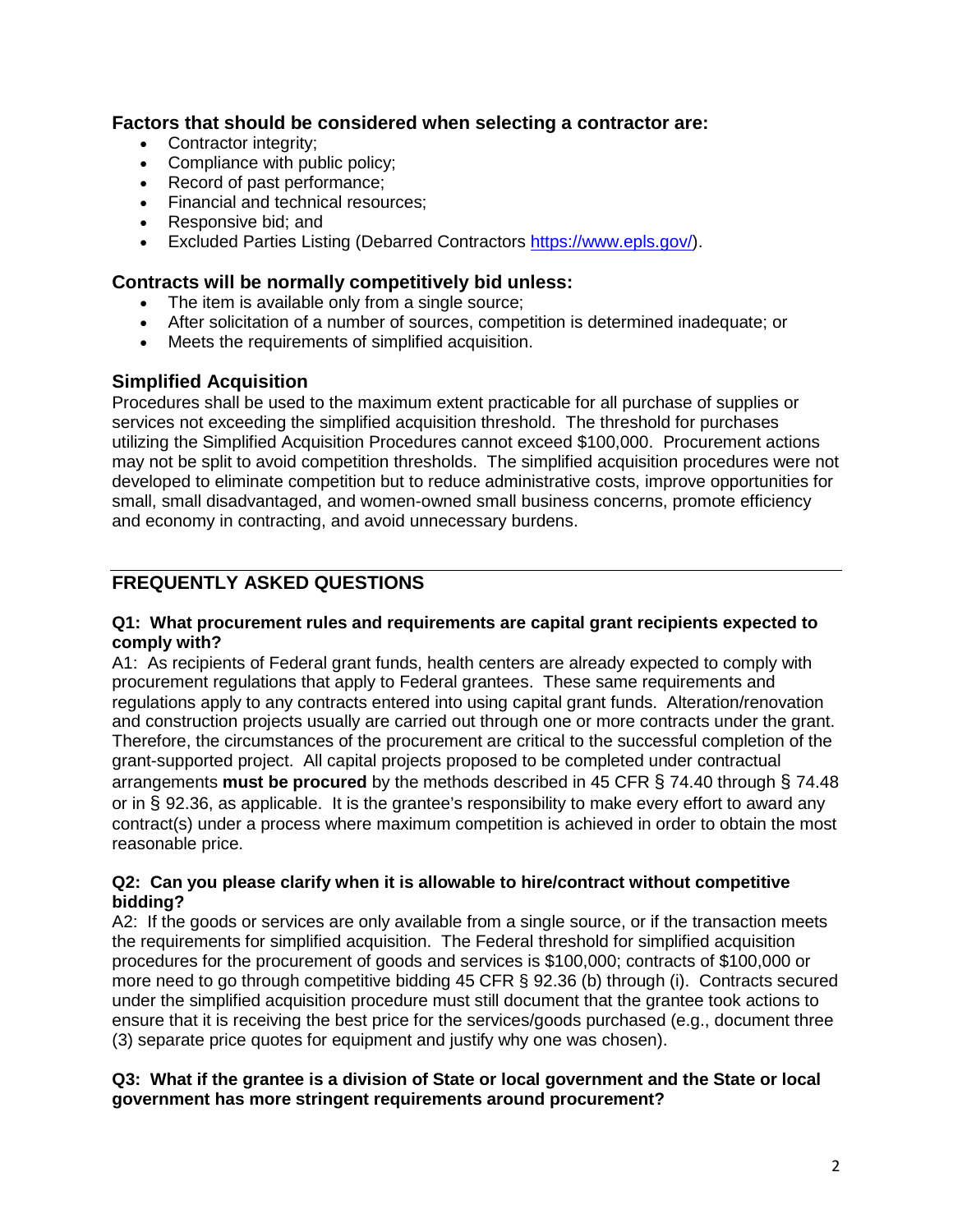A3: State and local government grantees and subgrantees must comply with their written procurement procedures which reflect applicable State and local laws and regulations, provided that the procurements conform to applicable Federal law and the standards identified in 45 CFR § 92.36. State and local government grantees and subgrantees will conduct procurements in a manner that prohibits the use of statutorily or administratively imposed in-State or local geographical preferences in the evaluation of bids or proposals, except in those cases where applicable Federal statutes expressly mandate or encourage geographic preference. Nothing in this section preempts State licensing laws. When contracting for architectural and engineering (A/E) services, geographic location may be a selection criteria provided its application leaves an appropriate number of qualified firms, given the nature and size of the project, to compete for the contract. It is the grantee's responsibility to comply with State and local laws, and HRSA encourages grantees to ensure they are aware of and are complying with all applicable State and local laws. HRSA may not be able to fund a project that is clearly in violation of a State or local law.

#### **Q4: Does the grantee need to publish the results of an open but private bid?**

A4: The grantee does not need to publish the results but does have to document the rationale for the selected contractor and ensure that the selection criteria were evenly applied to all bids.

*The following questions and answers are based upon HHS regulations at 45 CFR § 74.40 through § 74.48, Procurement Requirements for Institutions of Higher Education, Hospitals, Other Nonprofit Organizations, and Commercial Organizations*

#### **Q5: What requirements exist regarding competitive bidding and contractors that developed components of the capital grant application?**

A5: Per 45 CFR §74.43, procurement transactions shall be conducted in a manner to provide, to the maximum extent practical, open, and free competition. The recipient shall be alert to organizational conflicts of interest as well as noncompetitive practices among contractors that may restrict or eliminate competition or otherwise restrain trade. In order to ensure objective contractor performance and eliminate unfair competitive advantage, contractors that develop or draft grant applications, or contract specifications, requirements, statements of work, invitations for bids and/or requests for proposals shall be excluded from competing for such procurements. Awards shall be made to the bidder or offeror whose bid or offer is responsive to the solicitation and is most advantageous to the recipient, price, quality and other factors considered. Solicitations shall clearly set forth all requirements that the bidder or offeror shall fulfill in order for the bid or offer to be evaluated by the recipient. Any and all bids or offers may be rejected when it is in the recipient's interest to do so.

#### **Q6: Are non-profit organizations that received capital grants required to contract with small businesses and minority- and women-owned businesses?**

A6: Per 45 CFR §74.44, positive efforts shall be made by recipients to utilize small businesses, minority-owned firms, and women's business enterprises, whenever possible. Recipients of HHS awards shall take all of the following steps to further this goal.

- (i) Ensure that small businesses, minority-owned firms, and women's business enterprises are used to the fullest extent practicable.
- (ii) Make information on forthcoming opportunities available and arrange time frames for purchases and contracts to encourage and facilitate participation by small businesses, minority-owned firms, and women's business enterprises.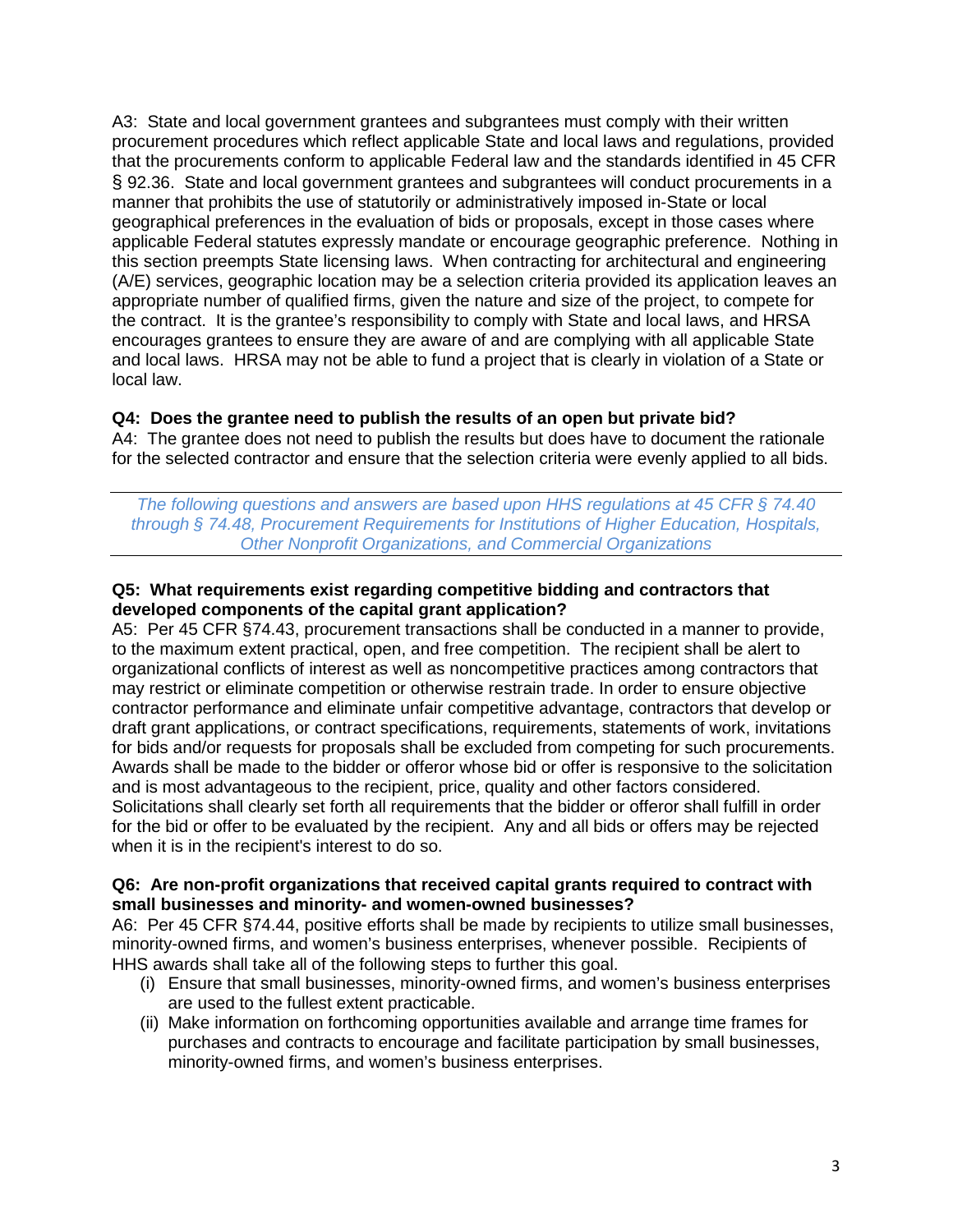- (iii) Consider in the contract process whether firms competing for larger contracts intend to subcontract with small businesses, minority-owned firms, and women's business enterprises.
- (iv) Encourage contracting with consortiums of small businesses, minority-owned firms and women's business enterprises when a contract is too large for one of these firms to handle individually.
- (v) Use the services and assistance, as appropriate, of such organizations as the Small Business Administration and the Department of Commerce's Minority Business Development Agency in the solicitation and utilization of small businesses, minorityowned firms, and women's business enterprises.

#### **Q7: What types of procurement instruments can health centers use to establish contracts?**

A7: Per 45 CFR §74.44, the type of procuring instruments used (e.g., fixed price contracts, cost reimbursable contracts, purchase orders, and incentive contracts) shall be determined by the recipient but shall be appropriate for the particular procurement and for promoting the best interest of the program or project involved. The "cost-plus-a-percentage-of-cost" or "percentage of construction cost" methods of contracting shall not be used.

#### **Q8: What do solicitations for goods and services procured with capital grant funds need to include?**

A8: Per 45 CFR §74.44, nonprofit organizations must provide for all of the following in solicitations:

- (i) A clear and accurate description of the technical requirements for the material, product or service to be procured. In competitive procurements, such a description shall not contain features which unduly restrict competition.
- (ii) Requirements which the bidder/offeror must fulfill and all other factors to be used in evaluating bids or proposals.
- (iii) A description, whenever practicable, of technical requirements in terms of functions to be performed or performance required, including the range of acceptable characteristics or minimum acceptable standards.
- (iv) The specific features of "brand name or equal" descriptions that bidders are required to meet when such items are included in the solicitation.
- (v) The acceptance, to the extent practicable and economically feasible, of products and services dimensioned in the metric system of measurement.
- (vi) Preference, to the extent practicable and economically feasible, for products and services that conserve natural resources and protect the environment and are energy efficient.

# **Q9: What level of cost/price analysis should grantees perform on bids for contracts?**

A9: Per 45 CFR §74.44, some form of cost or price analysis shall be made and documented in the procurement files in connection with every procurement action. Price analysis may be accomplished in various ways, including the comparison of price quotations submitted, market prices and similar indicia, together with discounts. Cost analysis is the review and evaluation of each element of cost to determine reasonableness, allocability, and allowability.

# **Q10: What needs to be included in a contract for capital projects?**

A10: Per 45 CFR § 74.48, the non-profit organization (grantee) shall include, in addition to provisions to define a sound and complete agreement and specific provision required by the ARRA, the following provisions in all contracts. The following provisions shall also be applied to subcontracts.